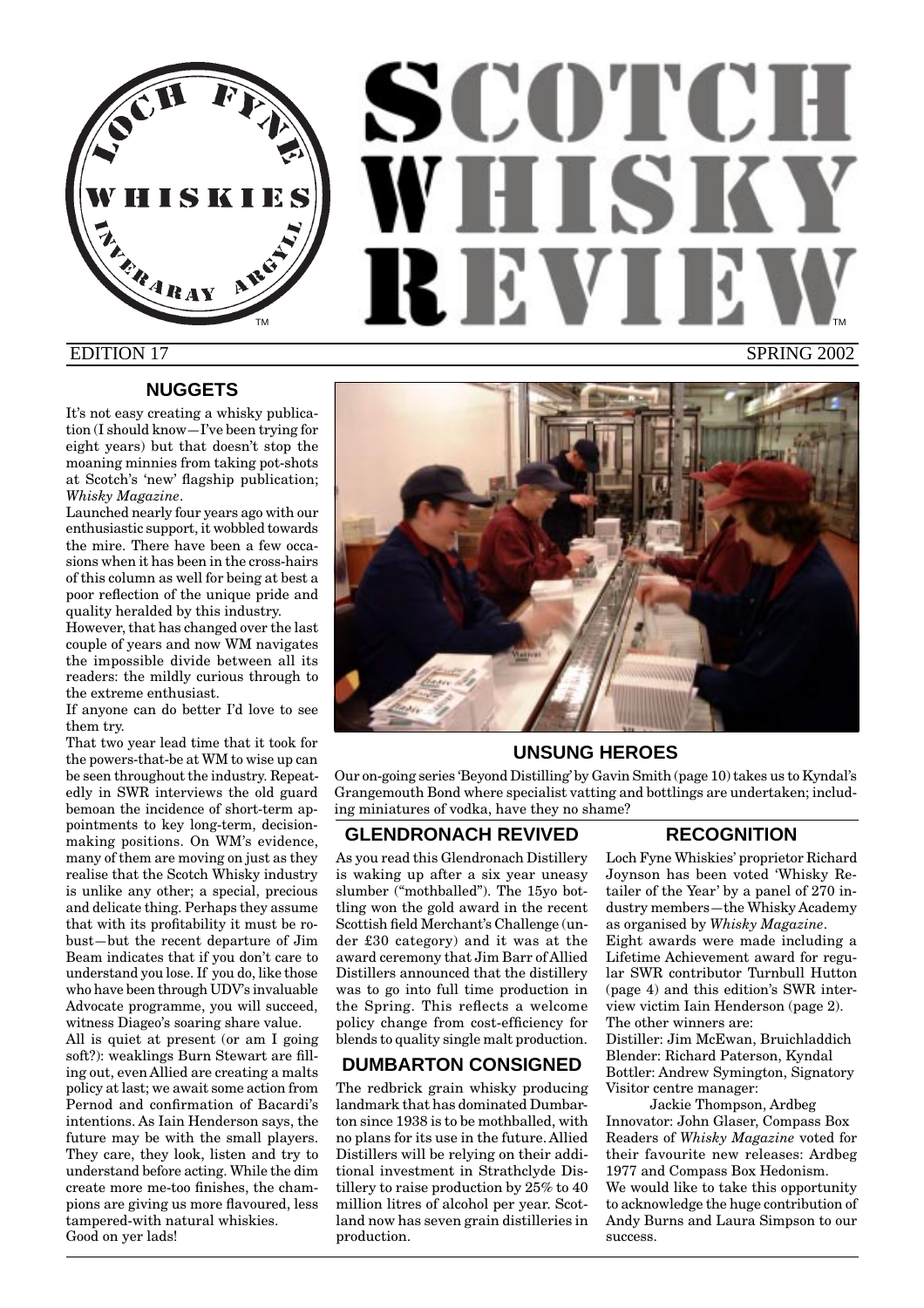

**Iain Henderson is Manager at Laphroaig and retires in October. He received the inaugural 'Lifetime Achievement' award from Whisky Magazine's** *Whisky Academy***. LFW: Congratulations on your Lifetime Achievement Award.**

Thanks very much, it came as a complete surprise and a wee bit overwhelming. I am particularly honoured to share the award with Turnbull Hutton, whom I've known for a long time and is one of the great characters in the industry. He's a protector of things traditional.

Turnbull is one of several people who have influenced me. Neil Cochrane–the chemist, Ronnie Martin—former head of DCL—and Stewart McBain—head of Chivas up in the north; these are some of the people who gave me opportunities and made a big impression on me; people you learn from, who never talked down to you.

**LFW: How did you begin in whisky?** I wanted to be an engine driver but I started as a sailor, in the Merchant Navy on passenger ships—life was one long party for the engineer. The next thirty years have been pure enjoyment too.

I came into the whisky industry by accident. I was never a beer drinker—always a spirit drinker. I travelled the world with a fascination for spirits and I got to try them all. I discovered that Scotch was one of the finest spirits in the world, but I had to leave the country to find this out!

My first experience of Laphroaig was on ship in a storm between Ceylon and Australia; the Steward came through and said 'You've drunk all the Dewar's all we have left is this Leapfrog stuff.' We said 'Christ! Where did you get this?' Apparently it was part payment for some deal that Stewards were always pulling off. We persevered because we knew it was different. By the time we reached Australia we had finished all six bottles and thought—this is our drink! We trawled all round the Australian coast looking for more—plenty of Glenfiddich of course but no Leapfrog. In a remote 'cowboy' town we found a pub with two bottles of Laphroaig on the top shelf and a barman from Fort William who'd thought he'd give the Ozzies a real drink—but they couldn't cope with it so up it went out of harm's way. We couldn't believe it! The barman cheered up a lot too!

Whenever I got home on leave, Carole, my wife, kept putting the situations column under my nose. She thought I should be at home. I was invited to consider a job at Bunnahabhain distillery in charge of the maintenance department, supervising an electrician, joiner, painter etc, and a hands-on engineering job. Highland Distillers gave us a weekend on Islay; the weather was perfect, the sea was blue, we were flown in and met by a car—luxury! Carole said 'I'd quite like this' and we did. We stayed for two years of heaven. It was the boom days of the industry, working hard (filling the whisky loch). I was happy—I was still beside the sea!

### **LFW: A soft spot, perhaps?**

I love the sea and I feel better living beside it. It has a calming effect.

Then, time to move. Carole had an ageing grandmother on the mainland and resented the stretch of water in-between. I got a job at Glenlivet building the dark grains plant. It's now closed but was very efficient at making a very natural cattle feed from distillery waste.

I'm a nosey person and was always looking into the distillery next door or at what was going on generally. During this time the automated Allt a Bhainne and Braes of Glenlivet distilleries were being built and I was keen to be part of that team. In those days you could muck in with each other's jobs. I knew nothing about whisky but would join in when sampling the new spirit. You soon learn stuff such as doing this with the foreshots gives you that effect. It all stood me in good stead later, especially when I went to Bladnoch.

The head of Chivas, Stewart McBain, gave me the choice: stay in engineering or go into production and I thought production had much more kudos and glamour. The first distillery of my own was Strathisla which had one pair of coalfired stills and a pair of steam—the two spirits were completely different! Direct firing produced much more body to the spirit. The makes of the two pairs was combined before filling and that's what made Strathisla. We were trying to automate the stills with hydrometers and stuff; long before Glenlivet and Glen Grant were automated. Plus the lab for all Chivas was at Strathisla so I learned a huge amount from there too.

Then I got the ultimate manager's job, The Glenlivet. The Glenlivet is actually four distilleries in one—four distinct pairs of stills, I don't know of another quite so separate. We used to nose the makes individually before they were pumped together.

During my time at Glenlivet we put in the fourth pair of stills and over five years converted from direct firing to indirect (steam) heating. It does change the spirit and it's necessary to adjust the cut-offs to retain the character and fla-

vour. Again good experience. Safety restrictions demanded no smoking in the stillhouse (despite the massive gas burners!) When insurers came from America and saw huge cylinders of gas they were horrified—a bomb that could have blown the distillery away! So I saw to the decommissioning of the tanks which took six months.

### **LFW: Ever the engineer.**

Not just, I was there for the building of the visitor centre and the numbers went from 5,000 to 50,000. I had a good grounding in visitors and how to treat people; if the product is not properly marketed it does not sell. I thought the two went hand in hand, a novel idea to some production types but I like to think that I can combine the two.

I'm basically a production person—I like the cut and thrust of that—but I still enjoy the marketing aspect as well; it was a whole new world.

### **LFW: Changing times...**

Chivas was changing; you weren't allowed to fiddle and tinker with things anymore, or to try and improve things generally. I found it less of a challenge and after 13 years I got fidgety again. I got an attractive offer to go to Bladnoch distillery in the south west, which Bells was then resurrecting. The place was broken down, so I got my jacket off and set about getting things running again. Bells was a unique company; they gave me delusions of grandeur—I thought I owned the place!—Just because of the way they operated. Head office told us what they wanted in production and approved a budget and that was it, we were left to it. My wife and I put everything into that place and I'd like to think that I put Bladnoch back on its feet and improved it just by good practice.

The workforce built the visitor centre. They were all tradesmen and a bunch of guys who never fell out with each other. They even came back at night in their own time—they were amazing!

**LFW: We appreciated the results.**

In the first year of opening the visitor centre we had 17,500 visitors! Carole had four guides doing tour after tour and the money through the shop was phenomenal! I have a soft spot for Bladnoch, because we resurrected it and made it a tourist attraction.

### **LFW: Why didn't you stay there?**

One evening with the distillery running smoothly I got a 'phone call: 'How would you like to go back to Islay?' I had just ten minutes to make my mind up so I asked Carole if she would like to go back. 'Just say yes!' She said. So I rang back and reported that she said it's okay! UD did try to get me to stay, but they couldn't guarantee the future of Bladnoch and I had done plenty of time in Speyside. I had decided I was going to back to Islay, to Laphroaig. UD closed and sold Bladnoch a few years

later. 'Too far from Elgin' they said—ab-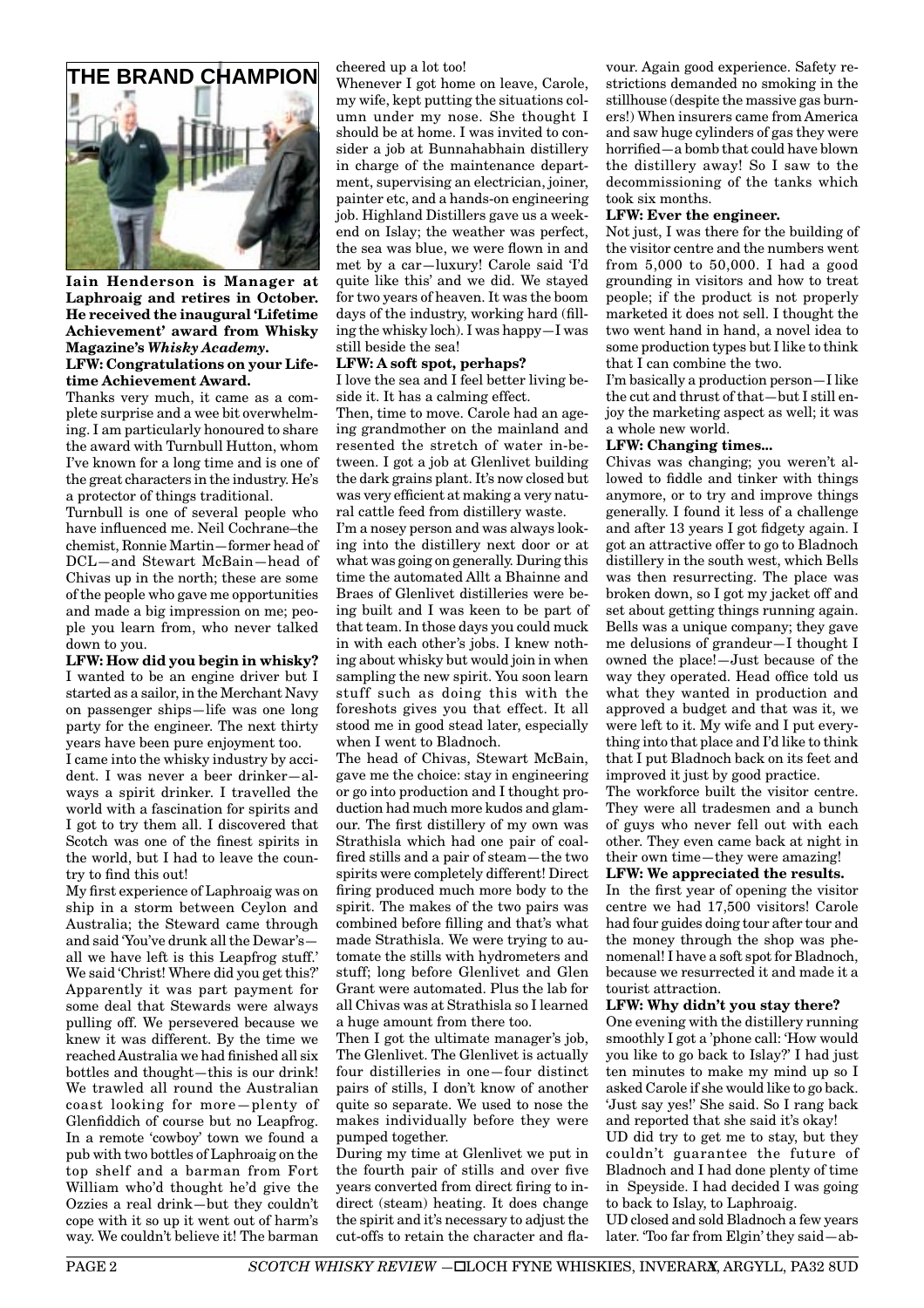solute nonsense! I went back and the place had been torn apart! A distillery keeper is only a custodian and must pass it on in a better condition, but Bladnoch was just vandalised industrially.

**LFW: Have you considered returning?** Raymond Armstrong, the new owner, is doing a magnificent job but I can't understand how the old owners can restrict his production. I like to run distilleries in a proper fashion but with those output constraints it can only be a hobby. When I got to Laphroaig I realised it was dying! As a single malt it was one of the first onto the market after Glenfiddich, but by the early '90s when malt sales were booming, sales of Laphroaig were declining fast. Previous owners thought that whisky sold itself, which it did in

the post war years.

### **LFW: A shock to you.**

A crisis meeting was held here and we concluded the options were to sell the brand—cheaply because it wasn't doing well—or build it up. The Marketing Director was persuaded to appoint the first brand manager for Laphroaig and we launched the 'love-it or hate-it (no half measures)' campaign and established the Friends of Laphroaig.

Allied Domeq is not a malt whisky company—Ballantine's and Teacher's are their brands of Scotch—but this little unit makes a tidy profit. The Friends was approved and supported by Jeremy Weatherhead because we were different. Since he left six years ago I've had 13 brand managers!

Happily we've watched the revival of the brand in line with the numbers of Friends of Laphroaig (now 185,000) and are in the position that we can't meet demand. We don't sell in Spain for example, one of the biggest markets where would we get the stock? At one point we were supplying the British Ambassador in Madrid direct by post from Islay!

I'm off to Sweden soon and we have written to several thousand Friends to come and meet me there. I'll do a wee presentation and tasting, and hopefully I'll get to meet many of these people.

### **LFW: A close relationship.**

Last year we sent 97,000 Christmas cards out and got masses back! Have you seen 7,500 Christmas cards in one place? A Friend of Laphroaig gets two things: a regular newsletter from me which is the link between customers and the distillery (I used to do one for the company and Jeremy asked me to broaden it) and they get a square foot of Islay with a certificate. They can come and visit their plot (or check it on the internet)—it's a conversation piece.

### **LFW: It's certainly different.**

Last year a Swedish whisky club came and found their plots and planted a wee Swedish flag on each one; eight paper flags out on the moss. That afternoon a German club came; they didn't have flags—but by 5 o'clock they did! Another 11 flags, made from coloured paper and sticky tape! Then Finland, Australia and many others—by the end of the week it was like the League of Nations! That's immensely rewarding.

When we came here tourists were not entertained. Carole was in charge of visitors initially. As she had done it at Bladnoch she didn't question it and set about it for nothing. When my boss saw what she was doing he put her on the payroll. She now claims she's by Royal Appointment after doing lunch for Prince Charles!

### **LFW: This is 'Relationship marketing' done well.**

No Islay whisky sells more than we do over 100,000 cases each year. I do a presentation for business people in Europe that I call 'The decline and rise of Laphroaig'. They appreciate brand allegiance and they want to learn how to sustain it; we have turned our brand around and we've maintained it for nearly ten years. We've had a very enjoyable time here—pretty much left to our own devices.

### **LFW: But you're not keen on independent bottlings.**

If Laphroaig is bottled by someone else it causes us an absolute nightmare. When people 'phone up and complain that a bottle is different we ask for the bottle to be sent to us; it's usually an independent. I believe we must retain control of quality.

**LFW: You used to manage Ardbeg.** Ardbeg was another challenge. Just when I got it running reasonably sweetly they sold it! I wouldn't have; a good businessman does not create opposition for himself. If it had been a question of selling or not running it, I would have let it lie fallow—bulldoze it even. That's with my commercial hat on; when I talk with my heart it's a different story. I enjoy an Ardbeg and Weatherhead and I were quietly growing the brand—we teased the industry with tiny 100 case lots. All credit to Glenmorangie and what they have done so far; soon they will be a major player in the Islay market.

**LFW: Any advice for a new manger?** There are three people who should not be allowed in a distillery: a chemist whose nature is change for it's own sake. Okay, I'm a fiddler (and a nosey person) but I'm also a traditionalist—a distillery is what it is, not what someone would like it to be; an accountant—because he thinks you can make whisky for nothing! And a politician—they see whisky as a cash cow. We are the most legislated and milked industry there is. I have to be restrained as I don't want to embarrass my company before I retire, but I do worry about the standards of politicians these days—I think they're all crap. I'm a political and a religious agnostic, I give both kinds of ministers a hard time. I'm sorry if someone doesn't like thatbut that's what I am.

### **LFW: How do you view the future of the industry?**

I have to say I'm apprehensive with the new style in management, but then I'm old fashioned. Whisky men like Ronnie and Turnbull were in for the long haul, they gave stability. It seems you need an MBA these days when really common sense and firmness—with understanding—is required. New senior managers come with short term contracts en-route to 'greater' things; they can't get the same passion for the products.

I think smaller companies might be the future, if they can grow and retain the style of this industry.

Scots have a passion for things indigenous to their country—heritage, history, recovery. But there are far fewer Scotsmen in the industry. Those bloody MSPs in Edinburgh have absolutely no feeling or understanding whatsoever we've seen shipbuilding and locomotive manufacturing go and they're unconcerned enough to let Scotch Whisky go the same way. That's a worry.

**LFW: A Henderson tour is the best; what makes a good distillery tour?** If you treat people as you would wish to be treated, you won't go wrong. On a distillery tour you sell your product, try and tell people how you make and sell the quality. A tour has to be humorous, lighthearted and about the characters who have been here. Occasionally you get wise-guys asking stupid technical questions who just want to show how clever they are. They're stupid and it's probably to prove I don't know the answer; even if I don't—I'm not worried.

We have been caught up in the Islay phenomenon; I've never seen such enthusiasm. The Germans especially have grasped all Scottish culture, maybe it's because we are so welcoming. I was at a whisky fair in Frankfurt where 8,000 turned up in three days. On the Sunday they all turned up in kilts! We had to take ours off so we didn't look like natives!

### **LFW: So what of your retirement?**

I'm not prepared for retirement. It was okay when it was five years to go but now it's five months, I'm just not ready. I'm not invited to the company training seminars anymore, I'm out of the team. It's something that no one prepares you for. I'd like someone to tell me how I'm supposed to feel at 65!

We've no plans at the moment, probably going home to fife. I couldn't stay here and watch someone else run Laphroaig. I'm a railway enthusiast with a vast collection of models which I hope to put all together at last. That and a workshop. I have amassed some machine tools and there's nothing I like more than to put on a boiler suit and get stuck in.

### **LFW: Desert Island dram?**

My beloved Laphroaig 10yo, a Bladnoch and the much underrated Longmorn. **LFW: Thank you.**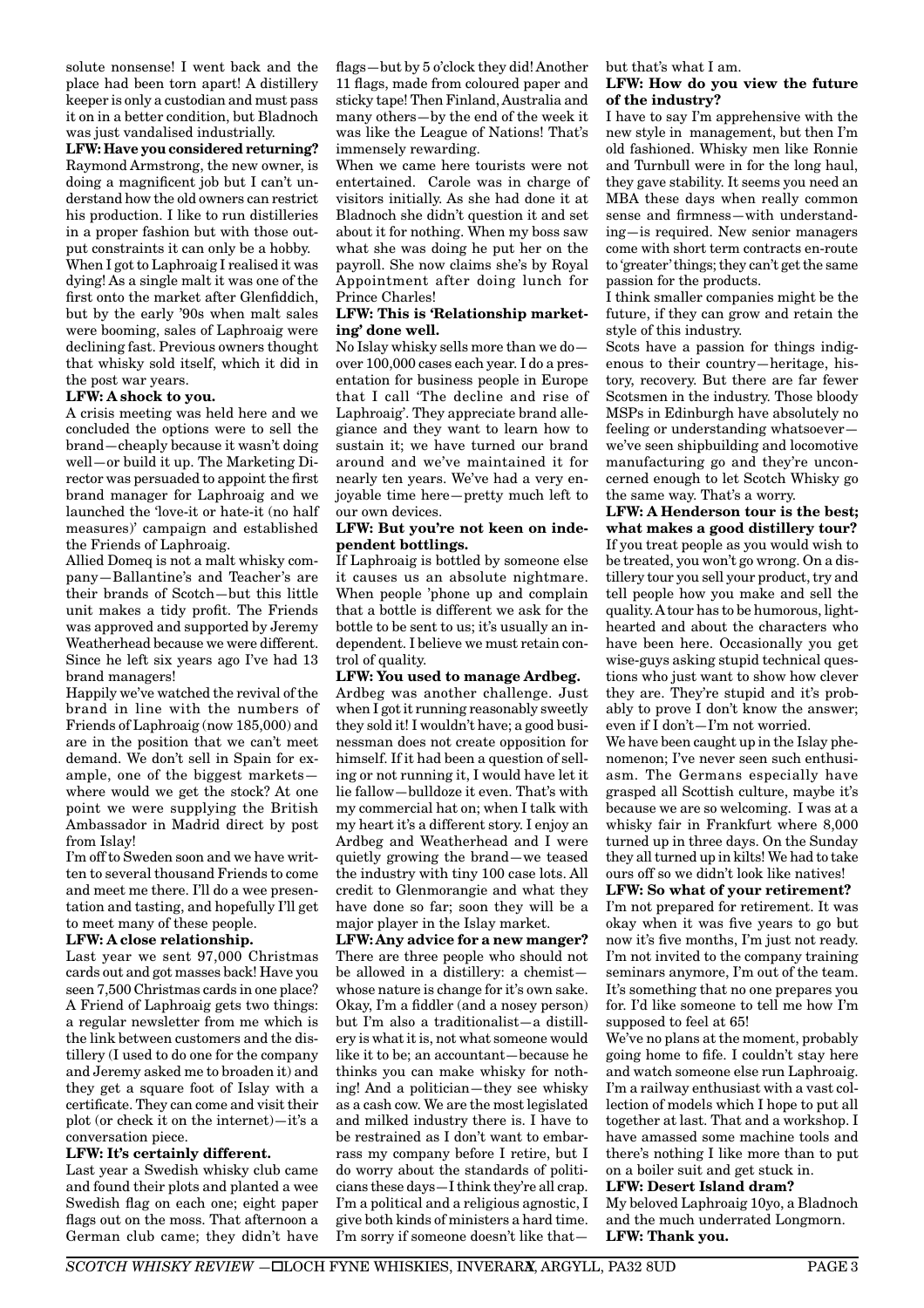# **DEVIL'S ADVOCATE**



# **TURNBULL HUTTON SPOILED BY CHOICE?**

Many years ago I took one of my cooperage managers with me on a visit to Louisville, Kentucky. My travelling companion was on his maiden visit to the States. He was therefore unprepared for the quick-fire breakfast question and answer session. After the pleasantries— "Good mornin' y'all"—he was asked what he would like for breakfast. Orange juice, bacon and eggs, toast and coffee was his choice. Reasonable enough one would think—wrong!

Pre-squeezed or freshly squeezed? American bacon or Canadian bacon? Eggs: boiled, poached, scrambled or fried? Fried?—Over easy or sunnyside up? Toast: rye, wheatgerm, white or brown bread? If brown, wholegrain or plain? Coffee: regular or decaf? Black or white? With cream, milk or whitener? With sugar or sweetener?—Brown, white or granules? Then just in case he wasn't confused enough… "how's about grits and hash browns?"

My companion looked at me, rolled his eyes, and said "Great country this!" The reason for our visit—other than the Great American Breakfast experience was to fix up and check up on our supply of bourbon casks. As every reader is probably aware, Bourbon can only use a barrel once and since we Scots are allegedly tight-fisted we have, as an industry, traditionally purchased the used bourbon barrels from the States.

By the same token, our industry forebears were quick to acquire sherry casks from the British sherry importers again used casks that we could make good use of. On a lesser scale distillers would pick up odd parcels of rum casks or port pipes for filling at distilleries with new make spirit.

When the sherry importers spurned wood in favour of steel bulk containers, the Whisky Industry laid casks down in Spain for 'treatment'. You see by this time we had 'built- in' a sherry characteristic within our various brands and wished to maintain that which we had. Some producers only sent bourbon casks to grain distilleries, others filled them with malt whisky; sherry casks went to malt distilleries, port likewise, rum went to grain. All of these 'imports' however only made up a relatively small percentage each year of the casks that were filled at distilleries.

The vast majority of casks filled were known as 'refill'. In other words they had previously held whisky, had been emptied following maturation, repaired where necessary, and sent back for refilling to a distillery. The bourbon, sherry, port or rum casks only merited that descriptor for their first filling with whisky—thereafter, on emptying, they would become refill casks.

Now you might learn something; new casks produced from 'virgin' wood are a bit of a rarity in the Scotch Whisky Industry… not unknown, but rare nevertheless and they have to be handled with care. Not surprisingly, they impart a serious woody overtone to the spirit whilst the amount of spirit soaked into the wood is significantly greater than that from a cask which has previously held spirit. For this reason grain whisky (cheaper to produce than malt whisky) was always used to 'sweeten' new casks. You see, we are careful with money!

When I started in the industry—the best part of 40 years ago—the inventories were always marked "use judiciously for blending" wherever virgin casks had been filled. If the blender used too many new casks in a blend, the woody overtones could easily overpower his—or her—creation.

This has been a long preamble… just bear with me and I promise I'll get to the point. What I have described is the traditional ageing process: casks sent to a distillery, filled with spirit, left to mature in the warehouse. When the cask is emptied—either as part of a blend or as a single malt—the spirit has been influenced by the wood in which it has matured. Our forefathers discovered—arguably by accident—that sherry casks gave an added characteristic to malt whisky; bourbon casks passed on an inherent sweetness to Scotch. The percentage of such casks filled each year, however, was modest. Remember refill casks?

Nevertheless, certain companies majored on specific taste characteristics coming from the wood—at the expense perhaps of the distillery itself. Macallan is a great malt distillery. It's been a recognized '1st Class Malt' on any classification list since time began. But how many Macallan consumers have ever tasted 'pure' Macallan as distinct from the 'sherry-flavoured wood extract' Macallan on which the brand has been built?

This tale now moves on apace! Other producers… or more accurately the marketeers (there, I got them in eventually!)… jealous perhaps of Macallan's success, looked for new ways of differentiating their own product. As in all things marketing, time is of the essence! This is probably because in this Industry the marketers are somewhat transient by nature. Very few are going to be around in 10 or 12 months (let alone

years) to see this year's filling come out of the warehouse following maturation. So why don't we speed up the process? Let's take whisky which is already in the warehouse and subject it to a 'quick-fix' in a different type of cask. The unromantic production term for this is 'back end loading'. Marketeers call it 'finishing'. And boy, have we had a plethora of finishes! Glenmorangie take the first prize. Port, Madeira, Chardonnay—to name but three. Auchentoshan, already a fine triple distilled Lowland malt, suddenly 'springs' a triple wood finish! A triple triple so to speak. The Classic Malt Distillers Edition (as distinct from the quite superb original Classic Malt Range) came up with another half dozen finishes. I could go on but you are probably ahead of me by this time.

The cynic in me would suggest that apart from salt barrels and herring barrels we've back end loaded all we can. Come to think of it with Pulteney described as 'The Genuine Maritime Malt' we've maybe together sussed out the future back end loading opportunities for that brand!

Remember my cooperage manager? We could all be as mentally wrecked as he. "*Can I have a Loch Fyne please?*"

"Would that be original formulation, sir? Or North Sea Oil finish?… Brent or Forties?… Imported steel or genuine Scottish Ravenscraig (now closed and so a hefty premium)?"

Maybe we should be producing small bottles of additives to sell with our whiskies; Whisky-fixers™. You, the consumer would have a choice not dissimilar to breakfast in Louisville: "Barman, I'd like a malt whisky—a Glen Whatever—and a fixer-Phial™ of Port and one of Sherry extract". The future perhaps?… Regrettably an idea that marketeers may steal from us 'boring' production types. (Again.)

As complacency sets in, the infection has already spread to the blended whisky brands. Grant's-with-ale and Islay-finished Grouse for God's sake! We can only be a split-second from Johnnie Walker's Striding Man donning his athletic support in order to achieve a photo-finish. What are we doing here? Are we being

hugely creative in product differentiation and/or market segmentation? Are we playing to the wine snob market? Or giving the whisky writers the chance to indulge themselves? Are we being fair to the distillers' art? Is what's coming out after maturation the true taste of the natural product… hand crafted with no artificial ingredients? Or are we being too clever by half in 'bending' the whisky definition?

Don't say we're not cutting edge. And don't expect me to provide any answers. Hell, I'm The Advocate—I just pose the questions.

**An extra bonus article from The Advocate can be found at lfw.co.uk/swr.**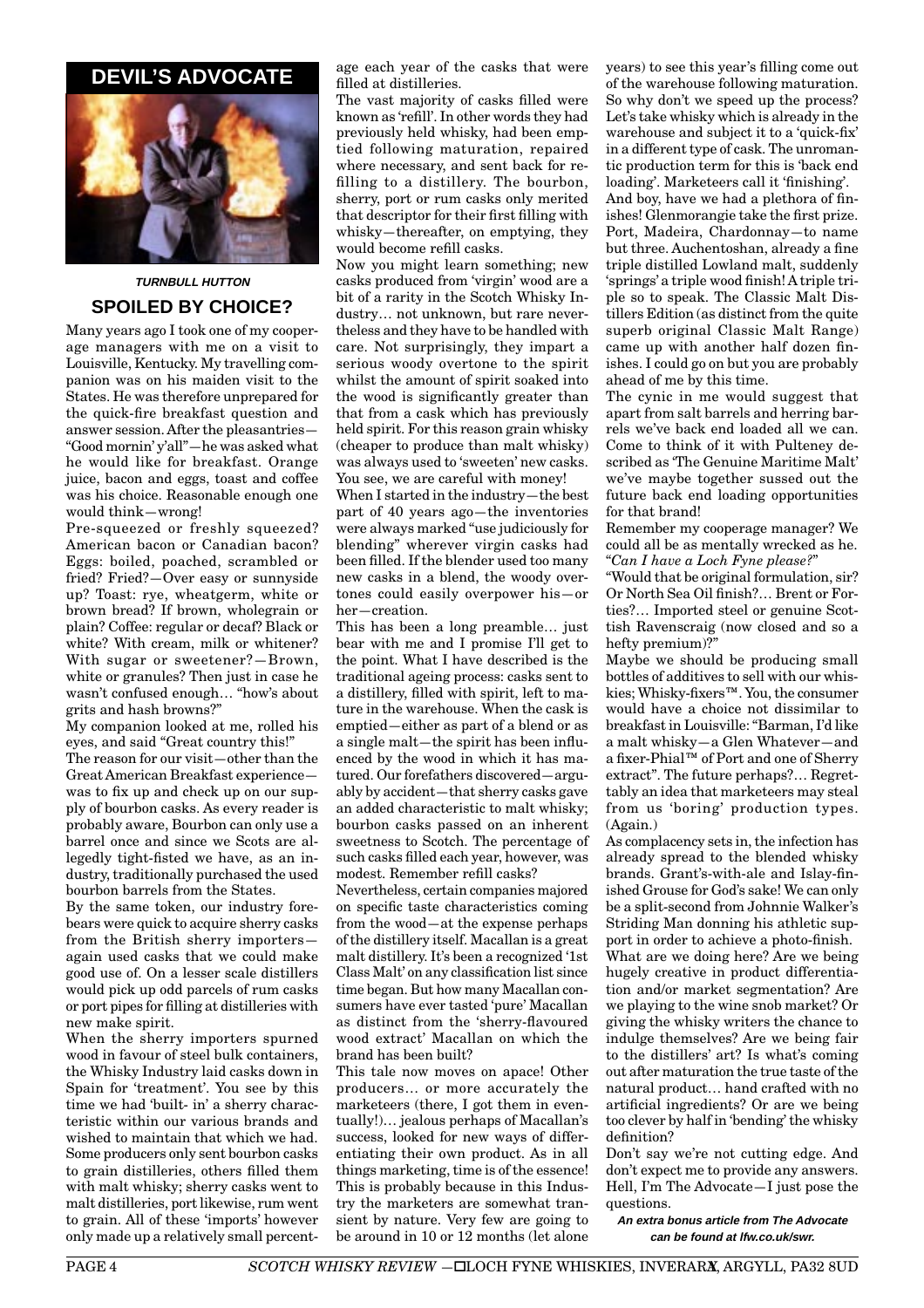

# **THE INAUGURAL WHISKY ACADEMY**

**Marcin Miller - Editor Whisky Magazine** At this year's *Whisky Live* in London, it was high time to hand out some gongs. Since its launch in 1998, *Whisky Magazine* has celebrated all that is great about whisky. We have unashamedly championed whisky the product. That, after all, is what the industry is about and that is what our consumers want to read about. The tastings, where we record side-by-side opinions from our two resident tasters, Michael Jackson and Dave Broom, are the most popular section of the magazine.

However, the principle difference between whisky and other spirits is its reliance on people. In a 'here today, gone tomorrow' spirit like vodka or gin there is no role to be played by individuality. The distillation model there is truly industrial. Only whisky can explore the artisanal aspects. As Martine Nouet wrote in issue 20 of *Whisky Magazine*, having worked for a week at Glenfiddich and Balvenie, she discovered a secret ingredient in the production of great whisky: 'sweat'. I feel we have a duty to recognise the sweatiest people in the industry.

Like the Oscars (except with fewer embarrassing speeches), The *Whisky Magazine* awards are judged by the industry. A questionnaire was sent to a cross-section of 270 people in the industry, nominally known as the Whisky Academy. They are drawn from whisky distillers, independent bottlers, retailers and whisky writers. We asked them to propose first, second and third choices in a variety of categories. In addition, our editorial board awarded a Lifetime Achievement Award and the readers (and visitors to whisky-world.com) voted for their favourite new release.

The objective was to reward those whose efforts had gone beyond the norm, working tirelessly to drive whisky forward, to put it in front of the consumer, to help whisky maintain its rightful mantle as the best drink in the world. Of course, some in the industry (mainly those lacking personality) find the idea of promoting individuals anathema. However, I maintain that there are only so many evasive answers, spin and artfully directed bottle shots that a whisky drinker will accept. The industry needs personalities and I wanted to recognise that. The point of all this, gentle reader, is that the retailer of the year, as ajudged by the whisky industry, is none other than Richard Joynson of Loch Fyne Whiskies. Of course, you knew that – that's why you buy your whisky from him. It's also worth pointing out that Turnbull Hutton, regular SWR contributor, picked up a Lifetime Achievement Award.

**For a full list of winners see page 1.**



*"The wonderful thing about whisky, apart of course, from drinking it, is that it contains more bluffing elements than almost any other subject—far more than supply-side econom-*

*ics, more even than wine. Wine breeds envy, discord and snobbery, whisky promotes fellowship, amiability and quiet, unassuming superiority. Supply-side economics produced Donald Trump."*

 **David Milstead Bluffer's Guide to Whisky**

# **NEW CUSTOMER PAGE**

The busy summer season in our shop gives us the chance to welcome new customers to our growing band of happy whisky fans. The following pages are for those who are developing an interest in the marvels of Scotch Whisky.

We feature some explanation of the bottlings from our Stock List—OB, A, C, G&M, MM, S etc., but we'll start with by far the most often asked question:

### **I can't remember the name but it came in a dumpy green bottle, can you help?**

Bunnahabhain! (Boo-na-ha-venn). **What is whisky?**

Literally the alcohol spirit produced by distilling fermented cereals. Whisky is produced in many countries, historically those with climates more suited to growing cereals rather than grape-into-wine production.

*Scotch Whisky* is the world's most popular spirit and by law must be (amongst other things) made and matured in an oak barrel for not less than **three years in Scotland**, otherwise it cannot be called *Scotch.* It must also be bottled at 40% alcohol or more in order to retain flavour—see the note about how to drink. **How is whisky made?**

Easy—mix some processed grain with water, add yeast and let it ferment in the same way that beer is produced. Boil up your beer and collect the steam which will be mostly alcohol. Voilà, whisky! Throw this away as it is probably poisonous, you will go blind, your hair will fall out—and it's illegal.

*Scotch* whisky must contain barley and *Malt* Whisky must be made exclusively from water, malted barley, yeast and nothing else. Maturation (which is the biggest contributor to flavour) must be in oak, traditionally former sherry or bourbon casks.

### **What is the difference between a single malt and a double malt?**

A **single malt** is the product of one malt whisky distillery and that one distillery only; it is produced by a complex and cumbersome batch process that makes accountants really squirm. There is no such thing as a double malt unless you are with your rich father-in-law at the bar (technically termed 'a large one').

Single malts attract great acclaim; they are no longer Scotland's biggest secret. Their intensity and complexity of flavours, previously thought to be a handicap to wider sales, are now being sought throughout the world.

**Single Malt whisky** is one of four types of Scotch. The most common is **blended whisky**, a mix of many different malt and grain whiskies prepared by a blender using his sense of smell and years of experience. 95% of all bottled whisky sold is blended whisky and it is appreciated the world over for its satisfying subtlety and complexity.

**Grain** whisky is an accountant's kind of product; industrially produced in an efficient, continuous process from a variety of cereals sourced from around the world—but always including a measure of malted barley (for bio-chemical reasons). This spirit is not fully distilled; a degree of impurity is required to add character—by law.

Occasionally you may come across a bottle of single grain whisky (which will taste light and slightly oily) but its use is mainly as a carrier for malts in blends. The fourth category of whisky is a **vatted malt** which is a blend of several malts but no grain. Malt bottles lacking the word 'single' may well be vatted; other clues are 'Pure Malt' or '100% malt'. Some are very good, for example Famous Grouse Vintage Malt, our Bottling of the Year for 2001.

A single malt is a happy accident of science, nature and circumstance. Blended and vatted whiskies are one man's opinion of what he thinks you think a good whisky should taste like. Many members of the industry claim to appreciate blended Scotch the most.

### **Why don't you stock a certain brand I had once?**

Whisky brands tend to fade away faster than get created as the industry changes from hundreds of brand owners to just a few. As big companies expand by the acquisition of small, they find that they have two brands on the same shop shelf at the same price so one has to go. Some brands are only available overseas because they are better established there than in the UK.

### **How many Scotch Whiskies are there?**

2,234. Actually nobody knows! It could be five times that and there is no way of counting them. Consider the number of small brands (like our own Loch Fyne), supermarket brands, specific market (duty-free) brands which come and go and the task is impossible and pointless. Loch Fyne Whiskies has a most comprehensive range of UK available malts with examples from about 120 distilleries. There are currently about 80 open and working; others are either mothballed, closed or demolished. There have been about 750 distilleries licensed since Ferintosh in 1689.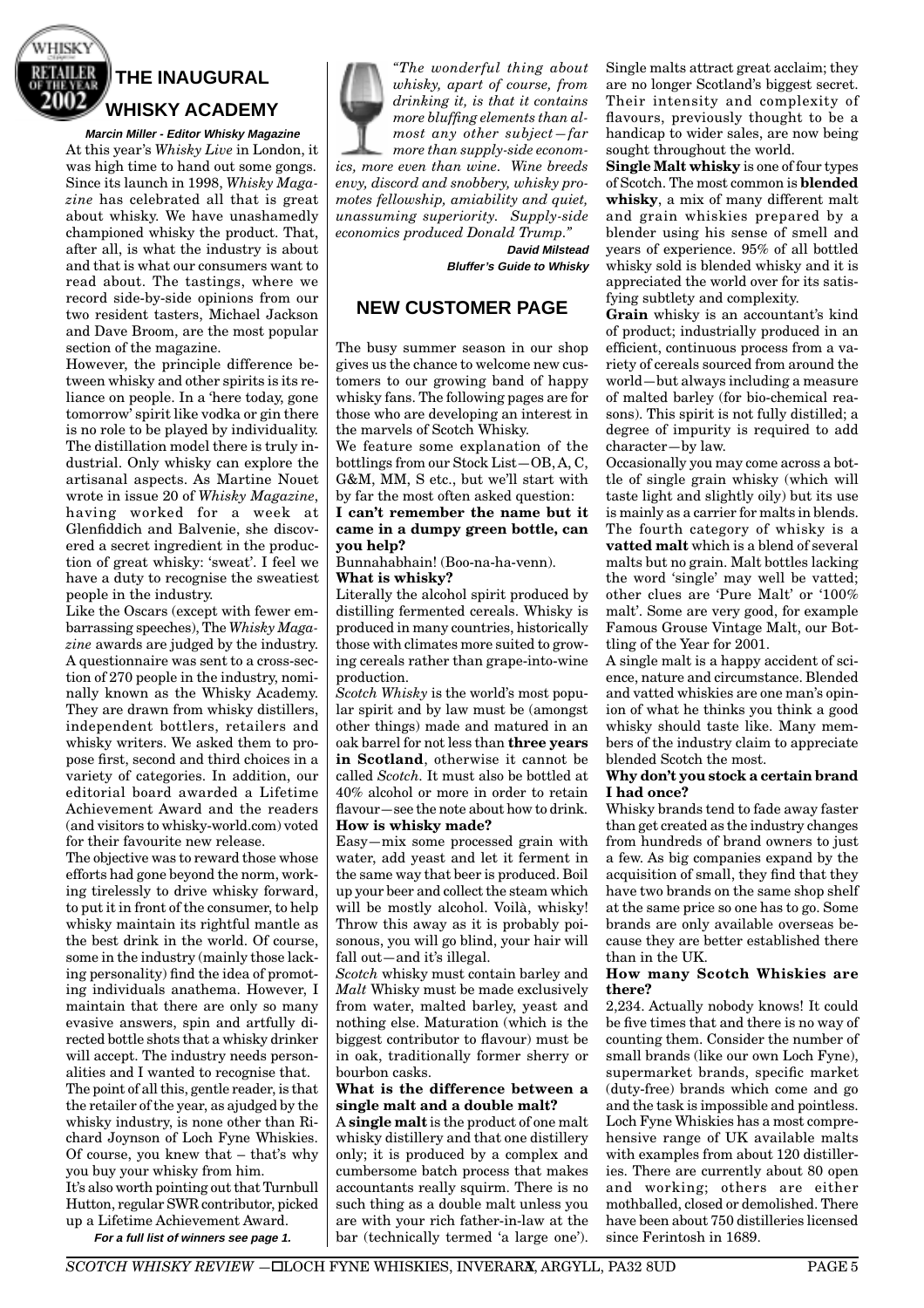### **How am I supposed to drink my malt whisky?**

How you like! Although it does seem a shame to mix a £25 malt with a sweet, fizzy mixer. Addition of water (anything from a drop to 50:50, depends on the bottling) often reveals more character. The main compounds responsible for flavour (congeners) in whisky are very soluble in alcohol but less so in water. At bottling strength 40% or above, these congeners remain locked in the solution (hence the minimum 40%alc. bottling law, agreed by wise men to preserve quality). When water is added, the congeners become less soluble and are released as vapours into the atmosphere. So experiment with each new bottling. Bear in mind you have four senses of taste and these are on your tongue, not in the back of your throat. Plus you have some 30 or more senses of smell—so use the schnoz. Ice in malts is a no-no; you put ice on bruises and in blended Scotch in hot climates.

Part of the fun of malt whisky is the testing and breaking of these rules! Try ice! or mixing two different malts together. **How do I know which malts I will like?**

Most single malts will have the region of origin on the label (either Lowland, Highland, Speyside or Islay) and these give a clue to the character of the contents—but there are many exceptions to the rule. The **Lowlands** are the most gentle; mild, almost wine-like. The **Highlands** can be further divided; those from the south are akin to the Lowlands, those from the north are fuller flavoured. **Speyside** is a category of its own within the Highlands. These whiskies are complex and half of Scotland's distilleries are found here. The most fully flavoured whisky is produced on the island of **Islay** (pronounced eye-la). Islay whiskies are unguided missiles in the wrong hands—you will either love them or wonder what the attraction is in smelling hospitals.

**How come they taste so different?**

Malted (germinated) barley has to be dried before milling and fermentation and traditionally this has been done over an open fire. In Scotland a variety of fuels is found locally including peat (decomposing heather) and coal. The amount of **peat** that is used to dry the barley has a big influence (on Islay it is the only source of fuel). Other influences are the style of apparatus employed in the production, particularly the **still** and how that still is operated by the stillman. The final major influence is the type of **cask** or barrel employed to mature the spirit; it could be one of many categories from a brand new barrel to a wellused second-hand ex-sherry or bourbon cask. A recent development in malt whiskies is the production of 'finishes' where the whisky has had some of its maturation in a cask that has previously held a wine or port for example. This creates a huge potential for further variety.

**What are 'Cask Strength' Whiskies?** Whisky matures in the barrel at about 65%. Typically, prior to bottling it is diluted to 40-43% so as to incur the least alcohol duty (originally a wartime measure). Cask strength whiskies are at natural, barrel strength which provides more impact and concentration of flavour. These whiskies should be di-



**OFFICIAL, OWNERS OR ORIGINAL BOTTLINGS (OB)**

When bottled by the owner of the distillery, we call such bottlings official, owners or original bottlings (OB). These are examples of the best in quality, packaging and design. Here is a range of OB Bruichladdichs from the last twenty years including limited editions, ceramic bottles, wooden boxes and, at the front the most recent with shiny metal tins (inspired by LFW as it happens...)

luted in the glass after exploratory sips otherwise anaesthesia will numb the pleasure. Because of the variety of casks employed in the industry, each *singlecask* bottling will have the character of the barrel variety as well as that of the distillery so there is great variation.

### **What's this about 'chill-filtering'?**

Untreated, whisky at 40% alcohol will cloud at low temperatures. In the mid-1960s, the Scotch Whisky industry introduced a policy of chill-filtering their whiskies to improve clarity and brightness. This prevented quality rejection in (cold) warehouses and clouding when ice is added in the glass. The process is done by reducing the temperature to as low as minus 8-10°C (typically in malts at plus 2-5°C) then filtering to remove the oils that emulsify at such low temperatures and so eliminating clouding.

The process also removes many of the elements of flavour (congeners) from the whisky and now, after the lead set by Pip Hills and the Scotch Malt Whisky Society, many independent bottlings and some official bottlings (e.g. the new Bruichladdichs or Ardbeg 10yo) are increasingly not chill-filtered, a trend that we applaud. Such bottlings should be at over 46%alc as this helps keep the congeners in solution and clear.

For reasons of 'purity' there is currently a move away from the use of **spiritcaramel** colouring in single malts. This is employed to standardise colour in the bottle, (some whiskies can be quite pale,) but in most cases caramel has little effect on flavour.

**Why are some whiskies so expensive?** The first thing to check is the age of the whisky. If it is say 21 years old (the time spent in the cask—once bottled it does not 'age') it will be dearer because of the additional storage required. Also whisky evaporates in the barrel by about 2% each year so after 21 years only two thirds remain. The other thing to look out for is the degree of alcohol strength as duty is applied according to percentage alcohol. Most whiskies are bottled at 40% alcohol by volume (abv), some at 43% or 46%—15% stronger and so dearer than the 40%. We stock many whiskies with strengths of up to 65% so these are the equivalent of over a bottle and a half! Finally there is a collector's market for whisky—that explains the more extreme prices!

### **Does a whisky improve with age after bottling?**

No. Unlike wine, spirits are fixed once in the bottle and there is no benefit in keeping it. You should open and enjoy it as soon as possible!

### **How long can I keep the whisky in the bottle?**

Unopened, a bottle should stay as good as when bottled assuming the seal is in good condition. Keep the bottle away from direct sunlight, heat or variations in condition. Once opened, oxidation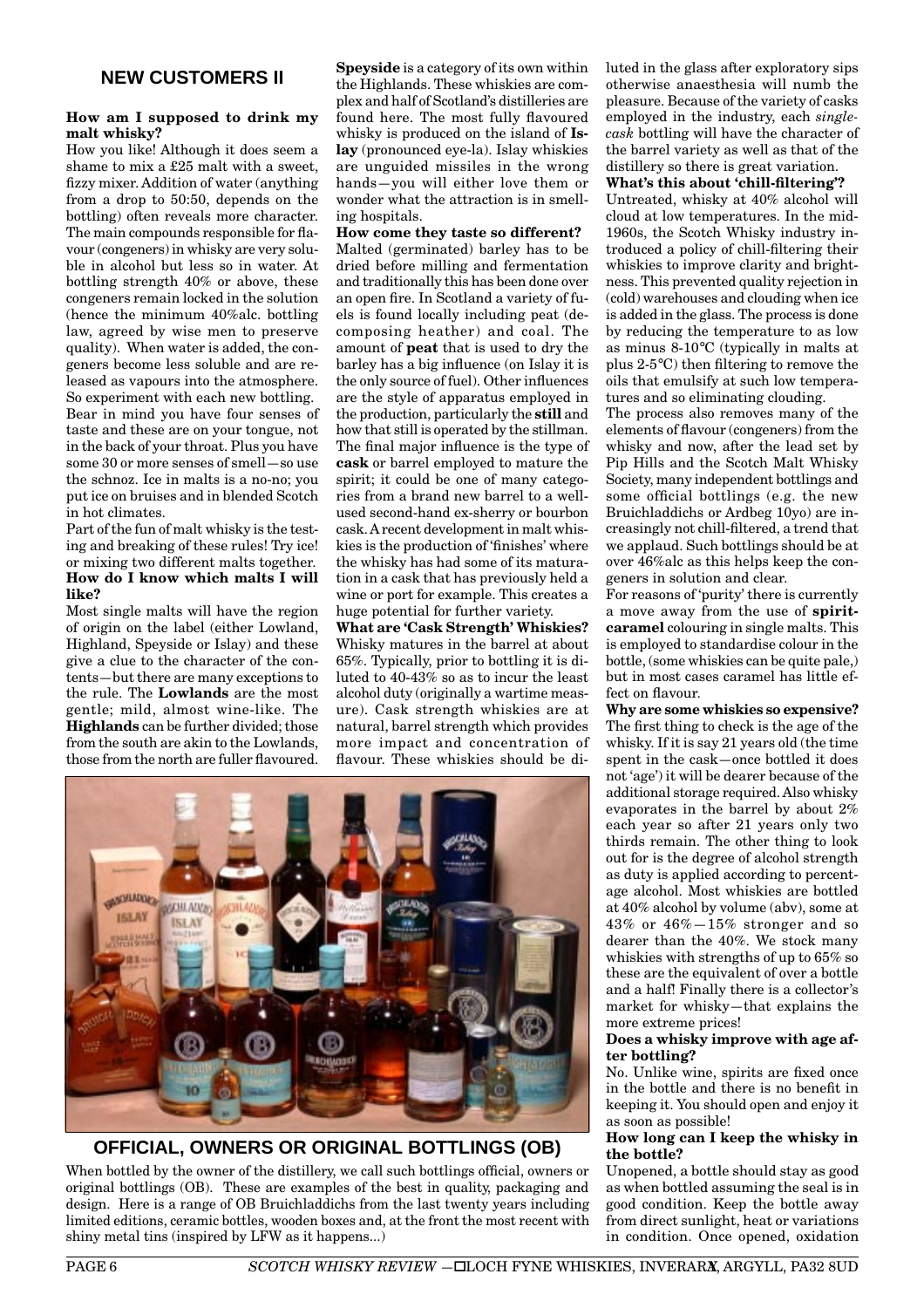

# **INDEPENDENT BOTTLERS**

### **(Where's** *Cadenhead's/Connoisseurs Choice/Gordon & MacPhail's* **Distillery?)**

Loch Fyne Whiskies favours a few independent bottlers who buy the malt whisky from a distillery by the cask and bottle outwith the supervision of the distillery owner. With all independent bottlings look for the distillery name which will be in smaller print.

# **ADELPHI (A)**

A relative newcomer to the sector, The Adelphi Distillery Company has no distillery but is very fussy about the quality of the malt they bottle at cask strength and so their releases are only occasional. Their minimalist labelling allows the whisky to sell itself.

### **MURRAY McDAVID (MM)**

The most recently incorporated on our list, Murray McDavid is gaining great respect for a small range of excellent and unusual whiskies bottled at 46%

will act on the whisky with a noticeable effect in between one and three years. The balance of characters may change, not always for the worse, but eventually a whisky may become 'flat'—another good reason for enjoying your dram without delay. Saving the last inch of a very special malt is usually disappointing when finally poured, so enjoy it now!

**Books are useful sources of information and we recommend in particular:** Most informed—Charles MacLean's *Malt Whisky* £25.00 or *Scotch Whisky Pocket Guide* £8.99.

The Taster's bible—Michael Jackson's *Malt Whisky Companion* £12.99.

Other recommendations are shown in bold in our Stock List.

To keep you up to date visit our website: *lfw.co.uk*.

*"The proper drinking of Scotch Whisky is more than indulgence: it is a toast to civilisation, a tribute to the continuity of culture, a manifesto of man's determina-*

*tion to use the resources of nature to refresh mind and body and to enjoy to the full the senses with which he has been endowed."* **David Daiches**

**Scotch Whisky, Its Past and Present**

and not chill-filtered. In our view this is the perfect bottling strength, just strong enough to tingle the tongue!

**CADENHEAD (C)**

Campbeltown in Argyll is home to Cadenhead, who buy and also mature casks of whisky and bottle each cask individually at natural cask strength, occasionally as high as 67% alcohol. At over 150 years, Cadenhead is the oldest independent bottler in Scotland.

# **DOUGLAS LAING & Co. (MP, OMC)**

A long established firm of blenders which has moved recently into single malts with two jazzily presented expressions: *McGibbon's Provenance* is bottled at 43%, *Old Malt Cask* at 50% (or less if the cask is not up to that strength). As blenders they have access to some rare and unusual stocks.

**GORDON & MACPHAIL (CC, Cask, G&M)** The leading and most respected independent bottler with a huge range of

### **Who or what is LFW?**

Loch Fyne Whiskies is a small privately owned shop in Inveraray, a popular visitor stop in the West Highlands of Scotland. The business is owned and managed by Richard & Lyndsay Joynson and is not part of a chain, has no shareholders to satisfy and does not have any branches (I hear mutterings of 'one centre of excellence'). Working with us are Andy Burns and Laura Simpson plus our greeter Donald, pictured right, who is 'voluntary' rather than employed; his job is distributing drams of the Loch Fyne.

Our shop stocks all the whiskies in our Stock List, at the published price, as well as a range of other whisky related items—glassware, hip flasks, whisky flavoured confectionery and preserves and the most comprehensive whisky book shelf possible.

There is also a gallery of collectors' and rare bottles on display plus a selection of whiskies from around the world donated by customers featuring such unlikely products as Maltese, Polish and South African whiskies!

Visitors to our shop enjoy the atmosphere and our service and most get to do some sampling from our extensive tasting stock before they buy. Our (much imitated) web-site *lfw.co.uk* is acclaimed

malts and blends, G&M bottle a bewildering range of single, vatted and blended whiskies from their Elgin home. G&M are unique amongst independent bottlers in that they mature all their whiskies from new and have done so for over 100 years. G&M still hold stocks of long gone distilleries—history to take advantage of! In 1998 G&M became distillers with the revival of Benromach Distillery. Shown above are examples of their *G&M, Cask* and *Connoisseurs Choice* ranges.

### **SIGNATORY (S)**

For ten years Signatory of Edinburgh have bottled malts at 43% and at cask strength and now also at 46% without chill-filtration. They have produced some outstanding and very rare whiskies and are consistently good value. Signatory was voted 'Bottler of the Year' at the inaugural Whisky Academy awards.

and thought to be ground-breaking by virtue of its simplicity!

We pride ourselves on our attention to our customer requirements, principally sound knowledge of our products, a fair price for our goods and a top class and speedy mail order service.

In 2000 Richard was inducted (induced?) as a *Keeper of the Quaich*, a unique organisation that recognises those who have contributed to the good standing of the Scotch Whisky Industry. In 2002, at the inaugural Whisky Academy awards organised by *Whisky Magazine,* members of the whisky industry voted us 'Retailer of the Year'.

We are proud of our business, the respect we have earned, this newsletter, our blend 'The Loch Fyne' and unique 'Living Cask'. Our customers are worldwide, very loyal and very much appreciated.

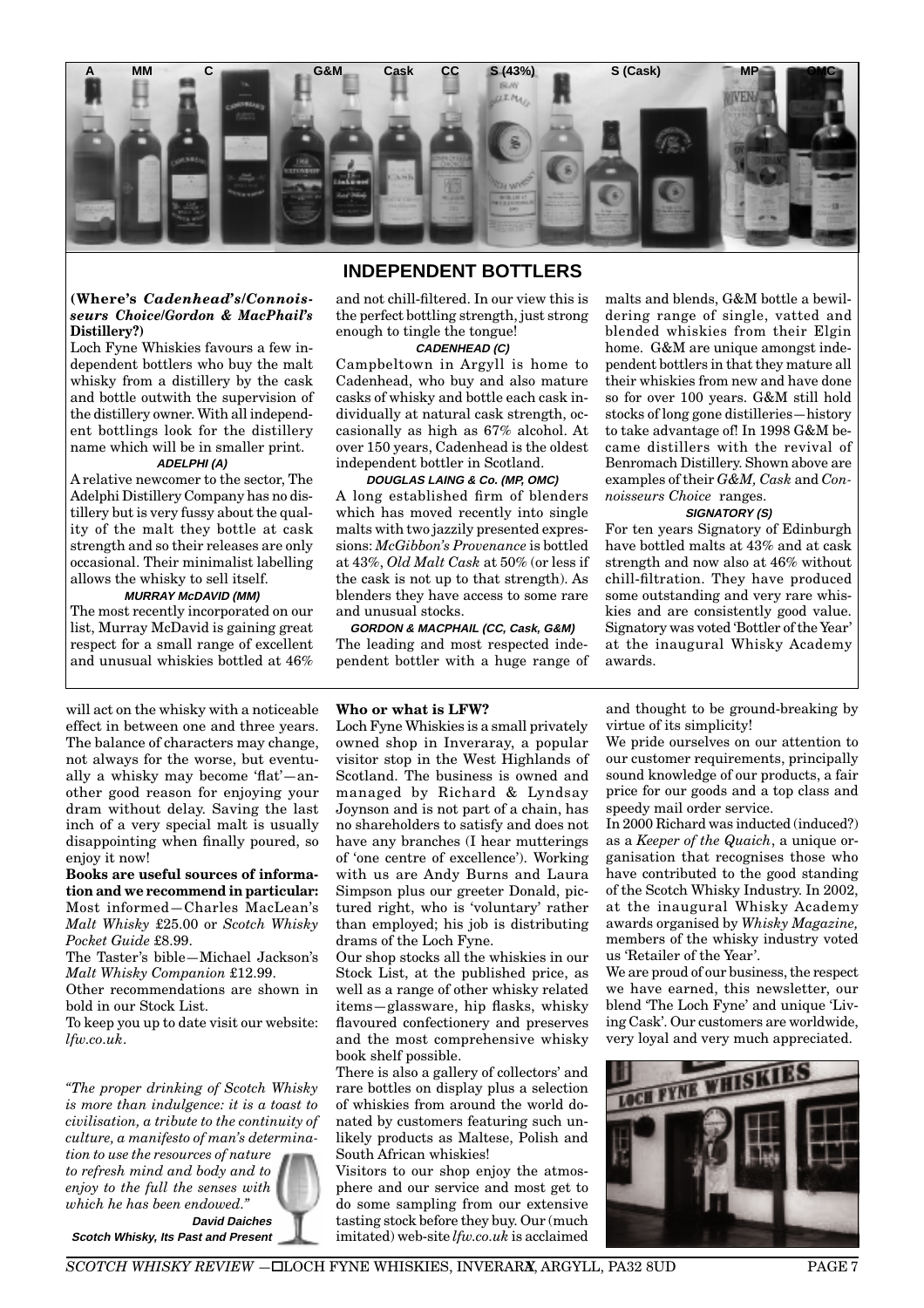

# **The LIVING CASK**™

**A unique recreation of the storing and serving of malt whisky**

Not a single malt, but a living vatting of suitable malts, The Living Cask takes its inspiration from *Notes on a Cellar Book* by renowned connoisseur Professor George Saintsbury, published 1920, in which he writes:

"...The more excellent way—formerly practised by all persons of some sense and some means north of the Tweed is to establish a cask,... fill it up with good and drinkable whisky,... stand it up on end, tap it half way down or even a little higher, and, when you get to or near the tap, fill it up again with whisky fit to drink, but not too old. You thus establish what is called in the case of sherry a 'solera', in which the constantly changing character of the old constituents doctors the new accessions, and in which these in turn freshen and strengthen the old."

And that is what we do. When half drawn down a new malt is introduced and the character changes. Each top up is described as a Volume and this is marked on the 'spine' of our bookstyle label which has Saintsbury's instructions on the back. Each 'Volume' is bottled as a 20cl sample, dated at the time of drawing from the cask with the prevailing strength noted. As this is the natural strength it is in the region of 57% alc.

Living Cask subscriber Jack Mangus writes, *"The folks at Loch Fyne Whiskies have cleverly produced a continually marketable and intriguing vatted whisky. I can't wait for the next volume! Thanks to Professor George Saintsbury for his inspiration and LFW for The Living Cask!"*





# **VOLUME XII**

At the time of writing volume XII has just been created by the addition of some 24 year old old-fashioned highland malt to volume XI which was particularly peaty for a vatted malt.

It's early days—we prefer it to settle for a couple of weeks—but Volume XII promises to retain much of the peat with a higher floral note.

Strength 56%—add plenty of water! **LIVING CASK— 20cl 56% £14.90**



# **Living Cask SUBSCRIPTIONS**

For the Living Cask enthusiast there is a subscription service where we will automatically send you each new volume, once it has settled in. New subscribers willing to buy the next five volumes are offered a FREE copy of *The Malt Whisky Cellar Book* (£15) that provides space for you to record your impressions of each volume—and more! Ask or check *lfw.co.uk* for details.

We have other items featuring Tipsy, the Living Cask boy: pewter key-rings & bottle stoppers (£4.90 each). Be hip! Show them you're a whisky lover!





# **THE INVERARITY RANGE**

# **adopted as our house malts**

The Inverarity range is bottled by Inverarity Vaults and all three have been adopted as our 'house malts' because of their quality and great value. The three malts, two single and one vatted, complement each other and demonstrate the range of styles in malt Scotch Whiskies.

### **INVERARITY 10yo**

The 10yo has been our house malt since 1995. It is an all-day everyday dram which both novice and experienced whisky fans enjoy because of its easy drinking Dalwhinnie/Glenmorangie style; a real example of quality and value. The 10yo is a bourbon cask matured Aultmore, try serving it alongside a fruit desert—trifle or fruit salad—instead of wine!

### **Inverarity 10yo, price £ 19.90.**

### **INVERARITY ANCESTRAL 14yo**

For Ancestral—the digestif in the range—Inverarity's Hamish Martin has selected a 14yo sherry cask matured Balmenach. The whisky is ruby-red, extremely smooth with a great strength and complexity and very slightly sherrycloying in the mouth; a wonderful after dinner dram. Add a little while preparing a bramble crumble—honest! **The 14yo Ancestral is £ 27.90.**

#### **INVERARITY ISLAY 10yo**

The Inverarity range is completed by Inverarity Islay, a ten year old all-Islay vatted malt made up of four components. A very emphatic phenolic and medicinal character—peat and iodine—classic Islay; a good oiliness, powerful flavours yet also a breeze of fresh air. This is an excellent variation on Islay malts which provokes much debate among Islay fans as to where the four components come from—and we're not telling!

**Inverarity Islay 10 years old, £23.90**.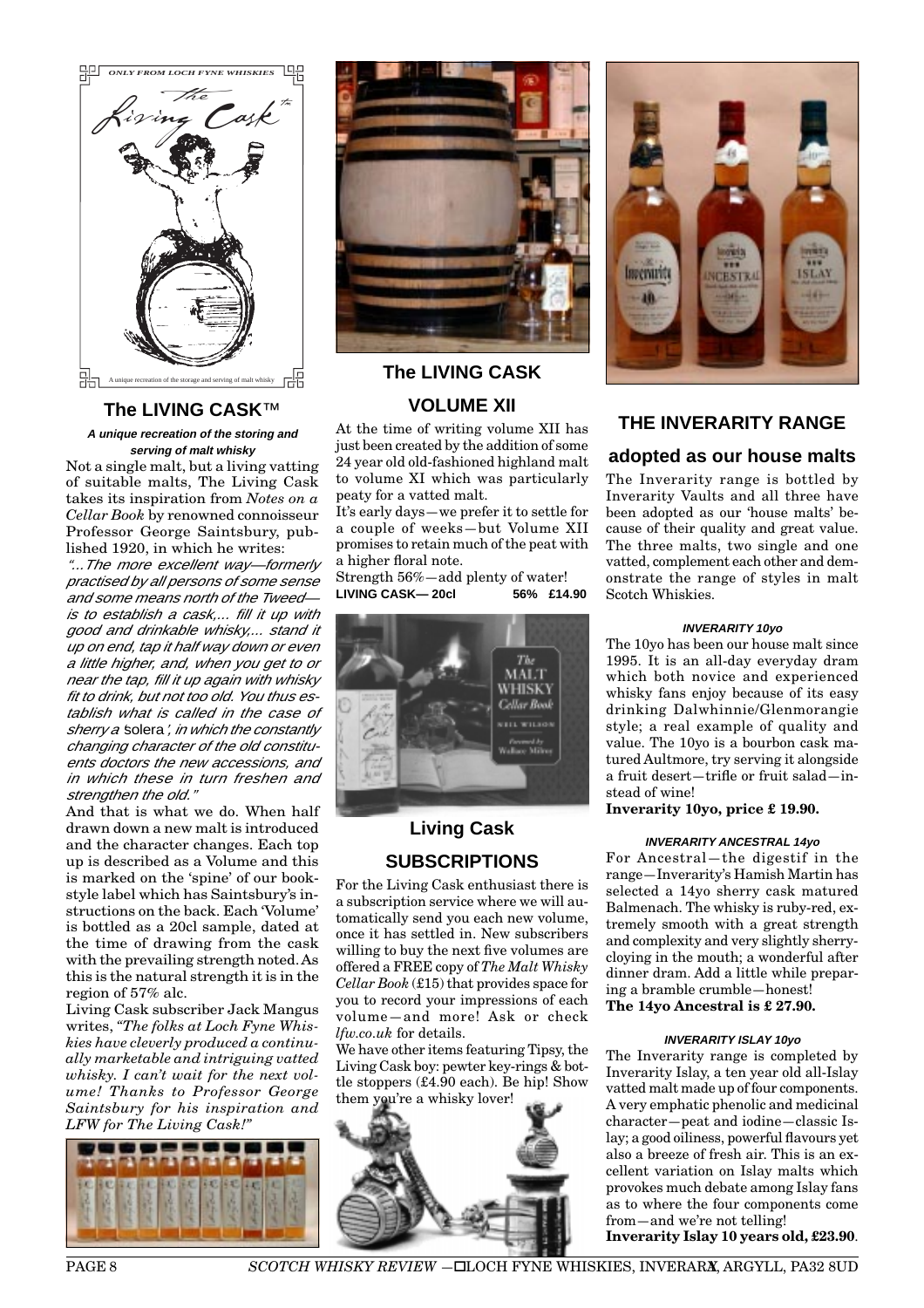

# **THE MALT DRINKERS BLEND**™ **THE DISTILLERY**

We're delighted with our unique blend created for us by Professor Ronnie Martin, O.B.E., former Production Director of industry leader United Distillers. Slightly sweet and slightly smoky, The Loch Fyne (£15.30) appeals to malt whisky fans as an easy-drinking, well flavoured blended whisky; something to drink and enjoy rather than concentrate on. We have given The Loch Fyne to the three top professional tasting writers and while all enjoy it, their tasting notes are completely different—proof that it is something for everyone!

Michael Jackson's note is characteristically analytical;

Colour: rich, sunny, gold. Aroma: fruity (honeydew melon?) Body: medium, slightly syrupy. Flavours: light heather-honey, grassy, fragrant, smokiness develops, especially in the finish.

With typical eloquence, Charlie MacLean's tasting note wins by a nose: "The deep amber colour of this whisky, (darker than many blends) implies age and this is supported by the (undilute) nose, which is rich and vinous, with no trace of grain. All the indications of mature fillings. There is an interesting aroma of apple dumpling (suet crust), and this remains when water is added, enlivened by lighter citric notes (oranges and tangerines), and by some oil-related aromas (walnuts, linseed oil). Phenolic notes are slight, and express themselves more as 'roast meat' than peat smoke. Medicinal phenols are present in a very slight trace of oilskins. Overall the nose is subtle and relatively closed. Not much water is needed for this whisky.

The mouth-feel is smooth and well balanced, engaging the whole palate with acidic, salty, sweet and dry flavours, and coming down ultimately on the side of sweetness. The overall impression is fresh and smooth—mellow without being flat. The finish is quick and clean, and surprisingly warming. It is extremely easy to drink.

Conclusion: A true premium blend which has clearly used well matured fillings. There is no harshness in it, no cereal notes or feints, no artificial caramel notes. A whisky which is appropriate for any time of the day.

**Perilously smooth, mellow and easy to drink."**



# **IWSC BRONZE 1996**

Soon after its launch The Loch Fyne won the bronze award in the blended whisky class at the influential International Wine & Spirit Competition. The Gold Medal went to the world's top selling Scotch, Johnnie Walker Red Label.

More praise comes from Carol Shaw's Collins Gem *Whisky* which describes The Loch Fyne as *"A malt drinker's blend, full flavoured, with a raisiny, sweet spiced nose, mellow smoothness of taste and a warming finish. A very easy to drink whisky."*

Jim Murray lists it in his unique book *'Classic Blended Scotch'* concluding "*Highly drinkable". Whisky Magazine* rated it as *"a wee cracker"* and in a blind tasting of 'deluxe' blends in *Wine Magazine* The Loch Fyne ("*growly, rich and balanced*") embarrassed several more expensive and older well-known brands by coming 9th in a field of 21—the highest scoring unaged blend, beating Chivas Regal 12yo, Ballantine's 12yo and W&M 30yo among others! All this praise is supported by the rate





Our label depicts the Glendarroch Distillery sited on the Crinan Canal which links Loch Fyne with the Sound of Jura. Also known as Glenfyne, the distillery was built in 1831. A succession of owners held the distillery until 1919 when it came under the ownership of the Glenfyne Distillery Co.

The cameo by Gail Gordon depicts the distillery at the time of Alfred Barnard's visit in 1885. Barnard's detailed description of the buildings enabled us to recreate the floor plan and Gail was able to complete her task from this combined with etchings in his book.

Barnard was clearly taken by the setting, the distillery and hospitality afforded him. His book devotes six pages to his visit, much taken up with details of the buildings e.g. "a new kiln, one of the finest we have seen in Scotland, it is 51 feet square" but also with the location: "It is built at the foot of the Robber's Glen which runs upwards from the banks of the canal into the heart of the hills in the background; this glen was once the haunt of smugglers, and no more romantic spot could have been chosen for the distillery."

Glendarroch was complete and well laid out. Barley was unloaded from the canal direct to the malt barns then moved through the process clockwise around a courtyard to the kiln, tun room, still house and warehouses. Whisky was then shipped to market via the canal. Eight houses were available for the workers and two for the excisemen. There was also Glengilp House and Glendarroch House for the manager and the owner respectively. At the end of his day's visit Barnard's party "donned our 'war paint' and proceeded to Glendarroch House to enjoy the hospitality of the owner."

The distillery closed in 1937, unusually as there was a distilling boom at that time, although the warehouses continued to be used for storing whisky until the mid seventies. A brief life as a joinery followed until the eighties when a salmon hatchery made use of the buildings and water which was also the drinking water supply for Lochgilphead. In 1990 the Regional Council acquired the water rights and every last trace of the distillery has since been removed.

**Additional Information Brian Townsend, SCOTCH MISSED.**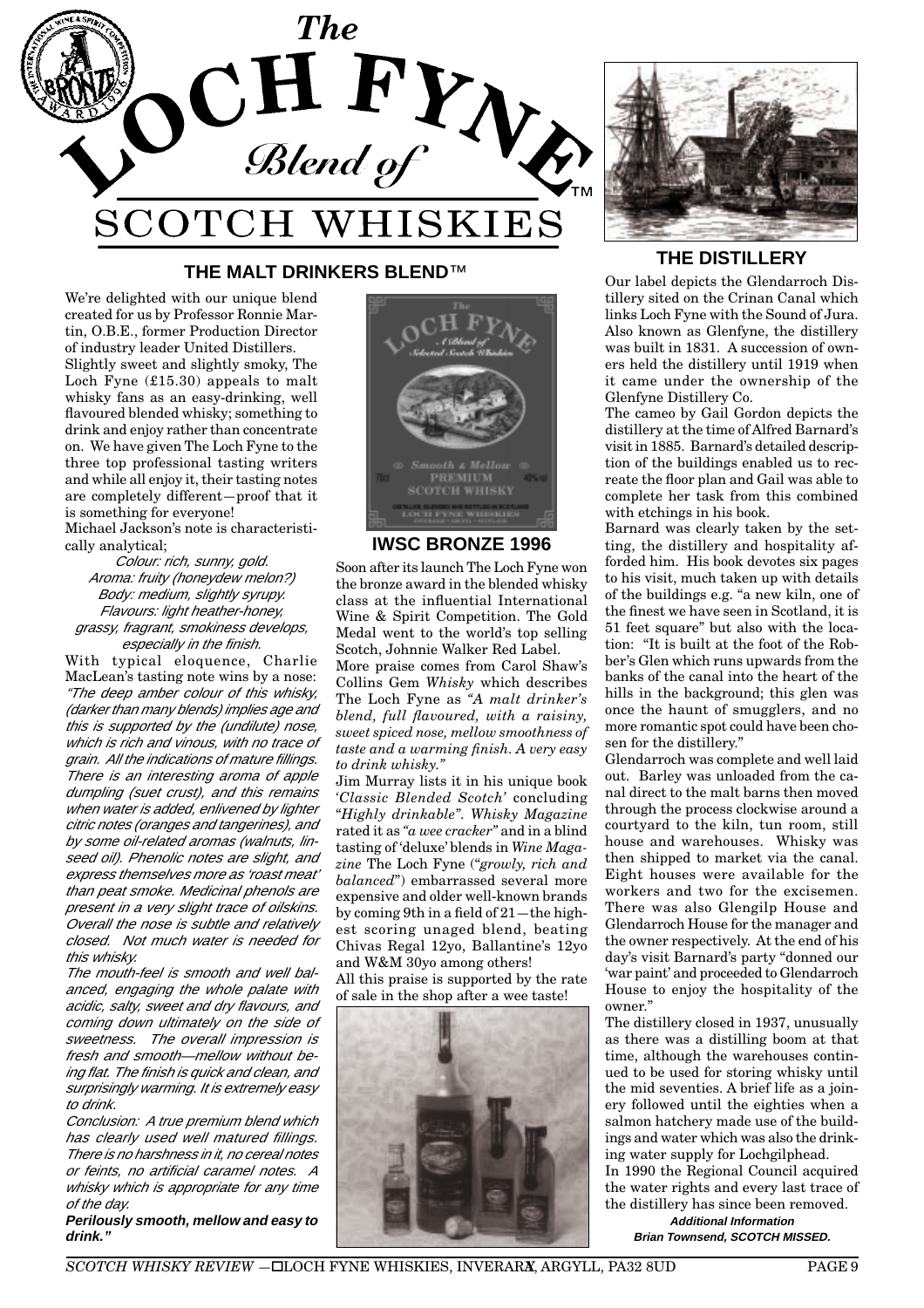

It is unusual for a single bottling to produce a universal response of "gosh! That's gorgeous" from first time tasters in the shop but that's been the reaction to this year's bottlings of the year, in particular the 15yo.

Of all the bottles we stock, and there are plenty of them, we elect one our 'Bottling of the Year' based on customer reaction in the shop, value and unusualness; a democratic selection with (arguably) the world's largest tasting panel! We long debated as to which was this year's winner; the sweet and peaty Ledaig 20yo was the runner up, but we realised the inevitable:

# **THE NEW**

# **BRUICHLADDICH RANGE**

Our affinity for Bruichladdich has long been documented and while it was a favourite before, the new bottlings are just too easy to sell. Careful selection, not chill-filtering and bottling at 46% makes the big difference. Home bottling at the distillery starts this year; can they get even better?

The 10yo (£24.90) has the style of the old 15yo, fresh and crisp, an Atlantic breeze. The 15yo is sweeter—banana cheesecake with pear and kiwi fruit topping. The 20yo (£62.70) is a medium-heavyweight classic—with chocolate on top!

**To celebrate the award we are taking £3 off the most popular, the 15yo—down to £29.90.**



# **THE RIGHT TOOLS**

#### **GLASSWARE**

A traditional whisky tumbler is fine, even a pleasure, for a blended whisky but for malt whisky appreciation there is a better glass for the job.

Malt whisky is best enjoyed with a glass that will hold aromas, such as the new 'blender's glass' or our *classic nosing glass* with its generous belly to accumulate aromas, a narrow rim to focus those delights for consideration and a lid to keep them for you rather than the fairies. Engraved graduations allow accurate dilution.

For more relaxed malt drinking we recommend our *port glass*. Its wider rim and better balance aid contemplative enjoyment.

We also enjoy using our simple *water carafe*, far less fuss than a lipped jug.



### **Classic Nosing Glass (middle) £7.90** Port Glass **23.50 Water Carafe £3.50**

When evaluating a dram it is helpful to have more than one kind in order to prevent familiarity setting in. Sampling in increasing intensity and then going back again will reveal more than concentrating on one alone. Many LFW customers enjoy 'one-to-five' parties where whiskies are selected according to our taste score of 1 to 5 from our stock list for a convivial evening of descriptor bandying.

**LFW Tasting Mat & Cellar Book** The LFW melamine tasting mat is a white, wipe clean mat for five glasses and an aide memoire of descriptors to assist discussion and note taking.

Finally, to record those inspired sensory discoveries, *Neil Wilson's Malt Whisky Cellar Book* is a handsome tome to treasure those thoughts and memories of your most special tasting sessions.

| <b>LFW Tasting Mat</b>                      | £4.90  |
|---------------------------------------------|--------|
| <b>Malt Whisky Cellar Book</b>              | £15.00 |
| Special! Five classic nosing glasses, a ca- |        |
| rafe, tasting mat and cellar book           | £55.00 |



# **BEYOND DISTILLING II**

### **GAVIN D SMITH**

Being people of taste and discernment, many *SWR* readers will have chosen to visit Scottish distilleries and observe the processes of malt whisky production for themselves. The tours tend to end with casks of new spirit slumbering peacefully in their warehouses, and a joke about the angels' share, but that is really just the beginning of the story.

The whisky industry's marketing folk are not keen to allow our imaginations to travel far from misty, Highland glens, where generations of faithful men labour to produce a hand-crafted product. They encourage us to keep those slumbering casks in mind.

If we are adventurous, however, our thoughts take us to places like Grangemouth, on the southern shores of the firth of Forth, perhaps better known for the rich, dark liquid that flows through its vast oil refinery than for its association with the product of Highland stills. But it is in Grangemouth and a dozen other less than scenic spots around Scotland that the not so glamorous functions of producing bottled whisky take place. Kyndal Spirits is one of the whisky industry's newest names, but as readers who were paying attention during the last issue will know, it masks the former Jim Beam subsidiary JBB (Greater Europe), previously Whyte & Mackay and Invergordon Distillers.

Kyndal's Grangemouth Bond is one of two bottling and packaging facilities owned by the company, the other being the former Invergordon plant in Leith. Grangemouth is an appropriate place of pilgrimage for us, as it is there that our very own *Loch Fyne* is lovingly blended and bottled.

Leith is geared to handle high volumes, tending to concentrate on blended whiskies, and is much more automated than Grangemouth, which specialises in smaller runs and offers greater flexibility. On average, Grangemouth produces the equivalent of one million (12 bottle) cases of spirits per year, employing 140 staff, while the Leith plant turns out around six times that amount, with a similar workforce. This is partly explained by the labour-intensive nature of much of the work in Grangemouth, where bottling line staff may find themselves hand-fitting plastic screw caps or applying ribbons.

The Grangemouth Bond began life as the Scottish Co-operative Soap Works, and some of its original red-brick buildings still survive, though the present plant was built on the site in the mid-1960s by the Grangemouth Bonding Company, which passed through a number of hands before ending up with Whyte & Mackay Distillers Ltd. Spirit Processing Manager David Harris has 26 years experience in the whisky

**PAGE 10** *SCOTCH WHISKY REVIEW* -**ILOCH FYNE WHISKIES, INVERARA, ARGYLL, PA32 8UD**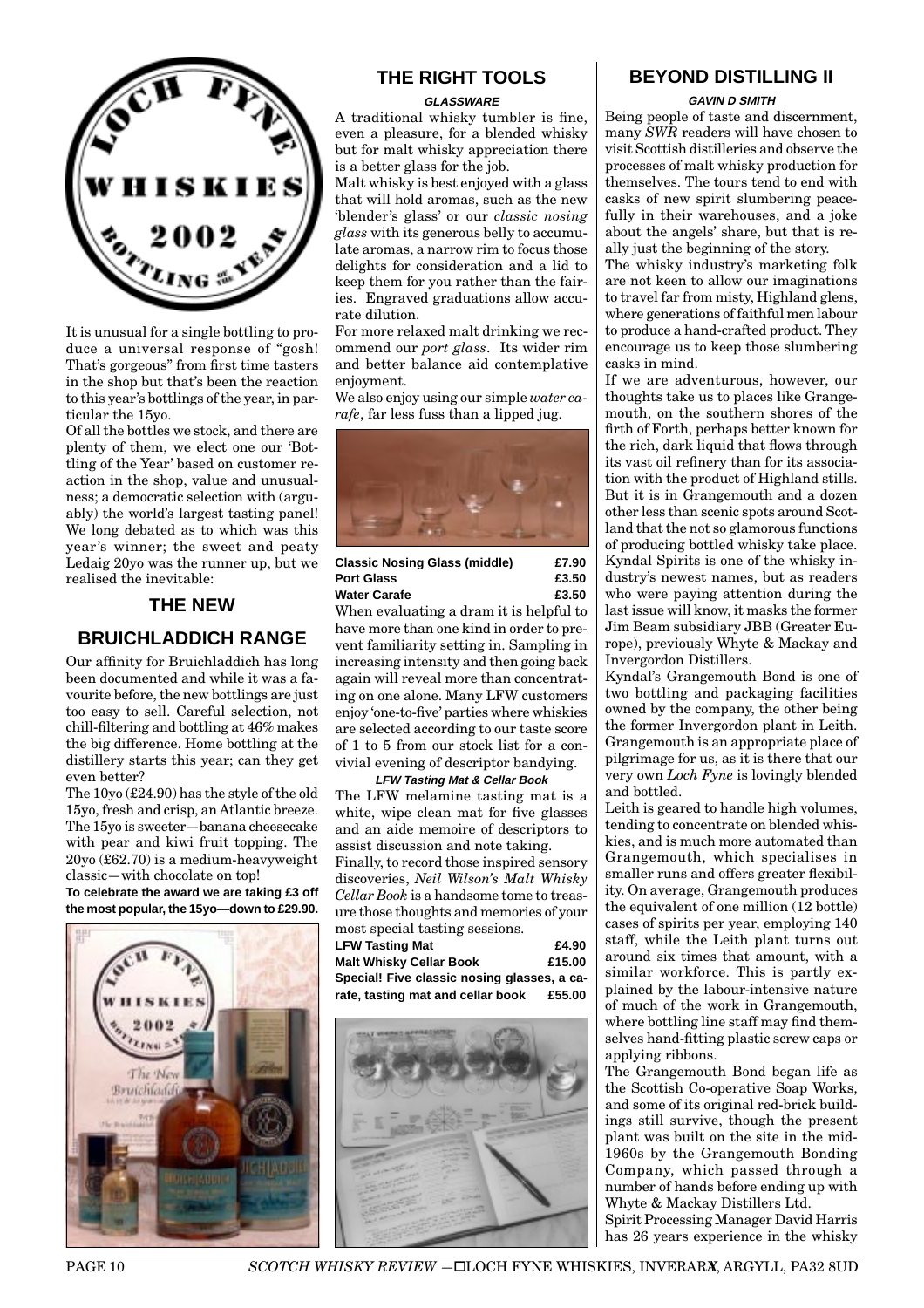

industry, having started working for the Grangemouth Bonding Company. "I think I've worked for eight or nine different companies while I've been here", he says with a grin.

According to David, "Our comparatively low-volume, low-speed lines give us the chance to spot any cosmetic faults in the bottling, which are particularly significant for our important Far Eastern markets. We have a high level of human inspection here due to our production speed".

"We have the capability and the flexibility to handle just about anything", he notes. "150 different spirit types go through this plant, and a high percentage of our work is with aged malts and quite a lot of single cask bottlings. We deal with anything from 3cl minis to one gallon bottles".

In addition to its work with whiskies, Grangemouth compounds and bottles the popular whisky liqueur *Glayva*, each batch of which is personally prepared behind locked doors by Kyndal's incomparable whisky-wizard, Master Blender Richard Paterson. The plant is also kept busy producing and bottling the liqueur *After Shock* for Kyndal's US former owner.

Whisky arrives at Grangemouth either in casks or occasionally in tankers directly from Kyndal's various malt distilleries or from the company's Invergordon plant on the Cromarty firth in Easter Ross. There, grain whisky is produced and the actual blending processes that create the Whyte & Mackay blend and many others take place. The blends are formulated in Glasgow by Richard Paterson, but 'assembled' at Invergordon before being transported by road tanker to Leith or Grangemouth for bottling.

"There are at least 40 constituent parts in any one of our blends", notes Richard, "and most of the malts that will go into those are held at Invergordon, maturing in the 40 warehouses there".

Quantities of the company's more popular single malts such as 10 year-old Isle of Jura, and 12 year-old Dalmore and Tamnavulin are held in tanks at Grangemouth ready for bottling.

Processing of whisky begins at Grangemouth with casks being emptied into the 'dump trough', where it passes through a fine mesh to remove solids before being pumped into one of 20 processing vats. There it is sampled for quality, strength, colour and clarity. De-mineralised water and spirit-caramel are added in the vats as required, and David Harris notes that "we have a de-ionising plant to ensure high-quality water. and we monitor it very closely. Water is important in the distilleries, but it's extremely important here."

Once the whisky has passed its processing-vat tests, it is chill-filtered to ensure a stable product that won't 'haze' in the bottle. In a larger plant, the chill-filtration would be automated, but at Grangemouth there is still a reliance on manual procedures. "We're very dependent on our staff to get it all right", says David. The result of chill-filtering is 'bright spirit', which is pumped into bright spirit tanks prior to bottling.

Both David Harris and Richard Paterson are keen to stress that the processes leading up to bottling are vitally important in producing fine whiskies. Chill-filtering may seem like a simple scientific process, but the speed at which it is carried out varies from whisky to whisky depending on its characteristics, and different temperatures are required to get the optimum result from malts of different strengths.

"It's all part of the art", stresses Richard. "These whiskies are individuals, just like people, and what happens to them in Grangemouth or Leith is critical. The aim is to retain as much character of the malts as possible, and we try not to rush the various stages, allowing the whisky time to settle. You must be as gentle as possible".

"It's very easy to take all the character out of whisky if you're not careful", echoes David. With this in mind, Fettercairn is chilled to a lower temperature than Dalmore, with the latter being reduced to 45% before being left to stand for ten days, during which time it becomes hazy. It is then reduced to 43% before bottling. According to Richard, "if you want good results you shouldn't stress the filters", and they may even be



**Filters (left), chillers (foreground) and one of several pipe looms which permit up to 10,000 permutations of product from the many holding vats.**



altered in winter to take account of temperature variations.

Before bottling, the spirit is evaluated in the laboratory adjacent to the bright spirit tanks. A nosing panel checks spirit for consistency and lack of contamination, and samples are sent to Richard Paterson in Kyndal's Glasgow headquarters for his evaluation.

Grangemouth boasts two bottling halls, the first of which has four comparatively fast bottling lines. One is dedicated to handling miniatures, another liqueurs, a third processes higher volume single malts such as Jura and Dalmore, while the fourth is "flexible", according to David Harris.

The second bottling hall is the sort of place to make the true connoisseur go all misty-eyed. Here, on three semi-automated lines such delights as the 'Stillman's Dram' range and 26 or 50 year old Dalmores are bottled. Here, too, Kyndal's recently-introduced 'Discovery Malt Selection' pack, comprising three 50cl bottles, is also packaged.

"Our smallest run might be just eight dozen bottles", notes David Harris, "and we can even do hand-filling of ceramics. Small quantities might seem expensive in terms of labour, but remember that these are high-value products".

A significant part of Kyndal's business is in providing own-label brands for supermarkets both in Britain and mainland Europe, and the company also undertakes bottling for third-parties at Grangemouth, with this trade making up as much as 25 per cent of total throughput. "Inverhouse and Macduff International are two of our biggest clients", says David, "but we also do work for UDV, Chivas and Allied from time to time. Because they tend to be so geared to large volume, high-speed lines, it's handy for the big boys to pass on some low volume work at times".

Lovers of whisky trivia may like to know that Grangemouth handles one of the most unusual of all Scotches. *Hamashkeh* is the world's only Kosher whisky, and a Rabbi is present during blending at Invergordon and again at the bottling stage in Grangemouth to ensure that there is no unacceptable contamination.

Well, you never know when a fact like that might come in handy…